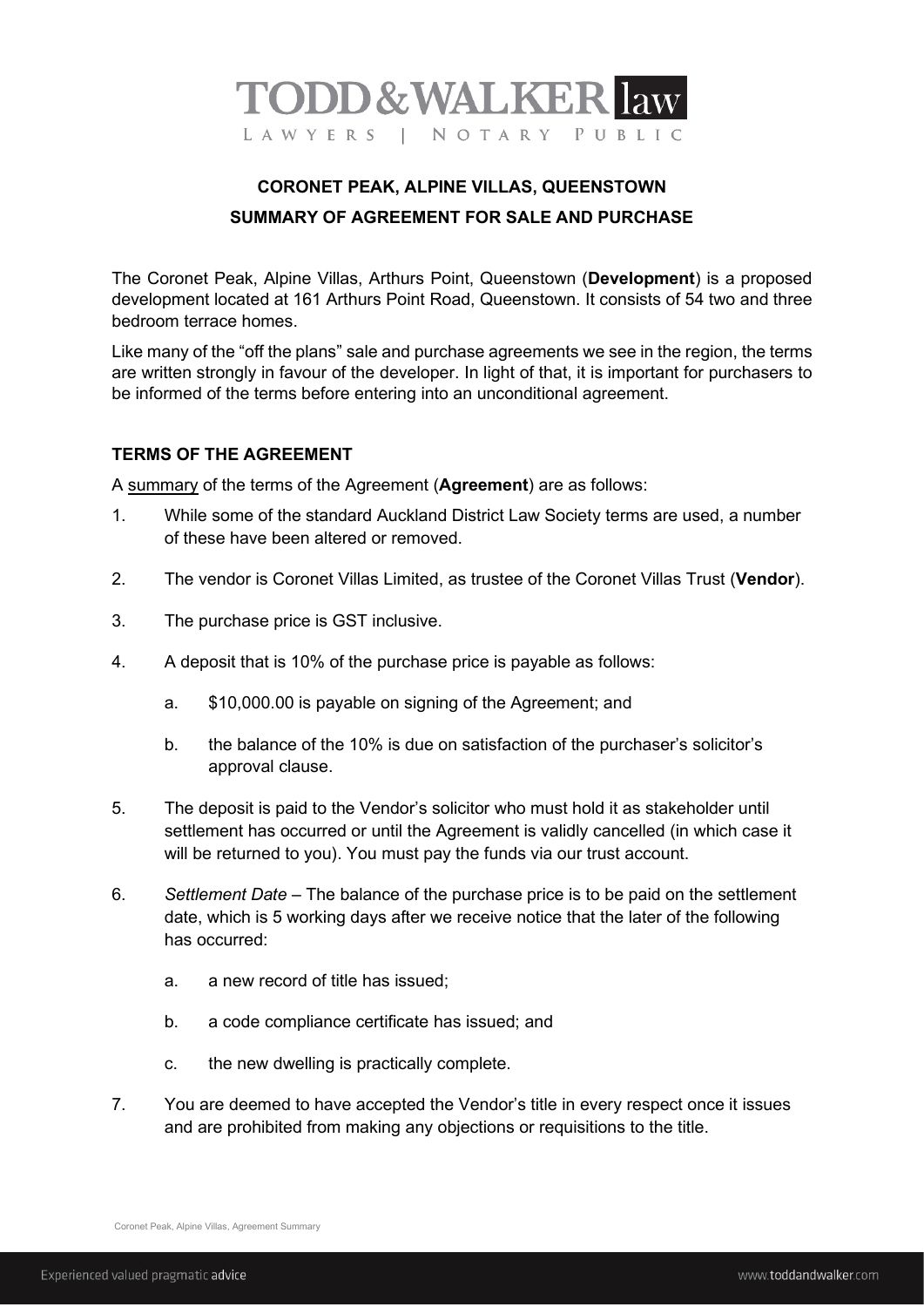- 8. You are not entitled to cancel the agreement or any of its provisions or make any claim for compensation or damages in respect of any issue relating to design, title, measurements, easements and encumbrances over the title, the long-term sunset date, or the formation of a Residents' Association (**Residents' Association**) to administer the development.
- 9. *Purchaser conditions*  The Agreement is conditional on the purchaser's solicitor's approval of the terms of the Agreement by the  $7<sup>th</sup>$  working day following the date of the agreement.
- 10. Under section 225(2)(a) of the Resource Management Act 1991, all purchasers have the right to cancel the agreement within 14 days of the date of the Agreement and will be entitled to a return of the deposit. You should advise us as soon as possible if you wish to exercise this right of cancellation.
- 11. *Vendor condition* The agreement is conditional upon the Vendor confirming on or before 31 March 2022 that the Development is feasible. The Vendor has the right to extend this timeframe for a further 3 months.
- 12. *Sunset date* If settlement has not occurred by 31 March 2024, you have the right to cancel the Agreement, but to do so, you must provide notice in writing within 7 working days after this date.
- 13. *Force Majeure* In the event that a Specified Event (as defined in the Agreement), such as restrictions imposed due to pandemics or epidemics, prevents the Vendor from commencing or continuing construction of the development or renders it impractical for the Vendor to commence or continue construction of the development, then the Vendor may by notice in writing to the purchaser advise of the Specified Event and cancel this agreement and neither party will have any right or claim against the other.
- 14. *Compliance with Statutes* You must, upon receipt of a request from the Vendor, provide information relating to your residency and ability to purchase land in New Zealand. This is inserted for the benefit of the Vendor to ensure they are complying with a number of statutes such as the Overseas Investment Act 2005 and Foreign Account Tax Compliance Act 2010. We suggest you review clause 24 carefully as it includes provision for the Vendor providing your personal information to third parties.
- 15. *Purchasers' Undertakings* We recommend you review clause 25 as, by signing the agreement, you are giving the Vendor a number of warranties and legal promises regarding your purchase. This goes beyond what we would usually see in a sale and purchase agreement.
- 16. *Subdivision* The Agreement states the Property shall not be materially different from that shown on the preliminary plan attached to the Agreement without your approval. Further to this, the Agreement states:
	- a. You acknowledge that the final plan may contain variations from the preliminary plan reflecting the final area of the Property and other allotments and/or sections on the final plan. The Vendor is free to make and determine such variations and you cannot make any objection or requisition or claim for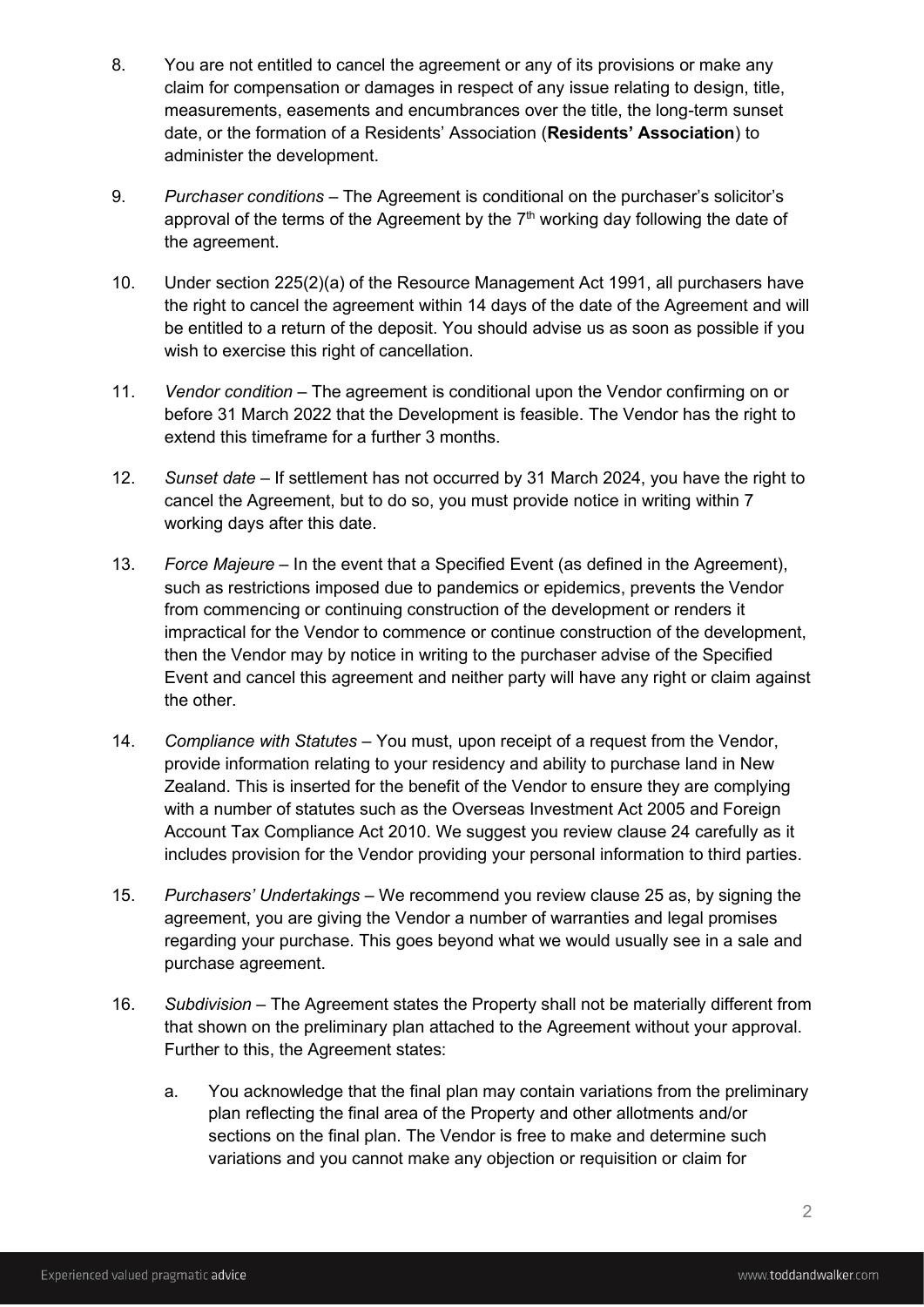compensation or an adjustment to the purchase price by reason of any such variation in the final plan *provided that the use of the Property by the Purchaser for residential purposes or the value of the Property is not materially affected*.

- 17. *Construction* Prior to settlement and at its expense and with all reasonable speed, the Vendor shall complete construction of a new dwelling on the Property (**New Dwelling**):
	- a. in a good and proper workmanlike manner; and
	- b. in accordance with the plans and specifications attached to this agreement in Schedule 5 (**Plans and Specifications**); and
	- c. in accordance with the terms and conditions of the building and resource consents and any other requirements of any relevant authority.

If any materials specified are not reasonably procurable the Vendor may substitute other materials of similar quality and nature as are reasonably practicable.

- 18. *Settlement in full* The Agreement sets out that you will settle in full on the settlement date and not demand any retention of funds.
- 19. *Defects after settlement* You have 12 months after settlement to notify the Vendor of any defects at the Property, in which case the Vendor will rectify these at their cost. Refer to clause 30.4 – 30.7 for more information on what constitutes a defect.
- 20. *Measurements* If the final area of the Property is 5% smaller than expected, you can cancel the agreement. You cannot cancel for any other deviations from the estimated size.
- 21. *Right of Inspection* The procedure for a pre-settlement inspection is as follows:
	- a. The Purchaser (or their representative) may enter the Property on one occasion prior to settlement. The inspection must occur between the date of Practical Completion and 5 working days prior to settlement. You cannot access the Property prior to this time without the consent of the Vendor .
	- b. If you identify any issues at the pre-settlement inspection, you must give the Vendor notice no later than 2 working days prior to settlement.

Please contact the agent to arrange the inspection closer to settlement.

- 22. *Non-Objection* You will not object to the completion of the Development and other works by the Vendor near the development. To reflect this, the Vendor will register a non-opposition covenant on the title on or prior to settlement. You are required to provide an Affected Parties' Approval (APA) for any consents or planning proposals the Vendor applies for at or near the Development.
- 23. *Assignment of warranties* As soon as possible after settlement the Vendor will assign to you any guarantee and warranty it holds in respect of the chattels, fixtures and fittings.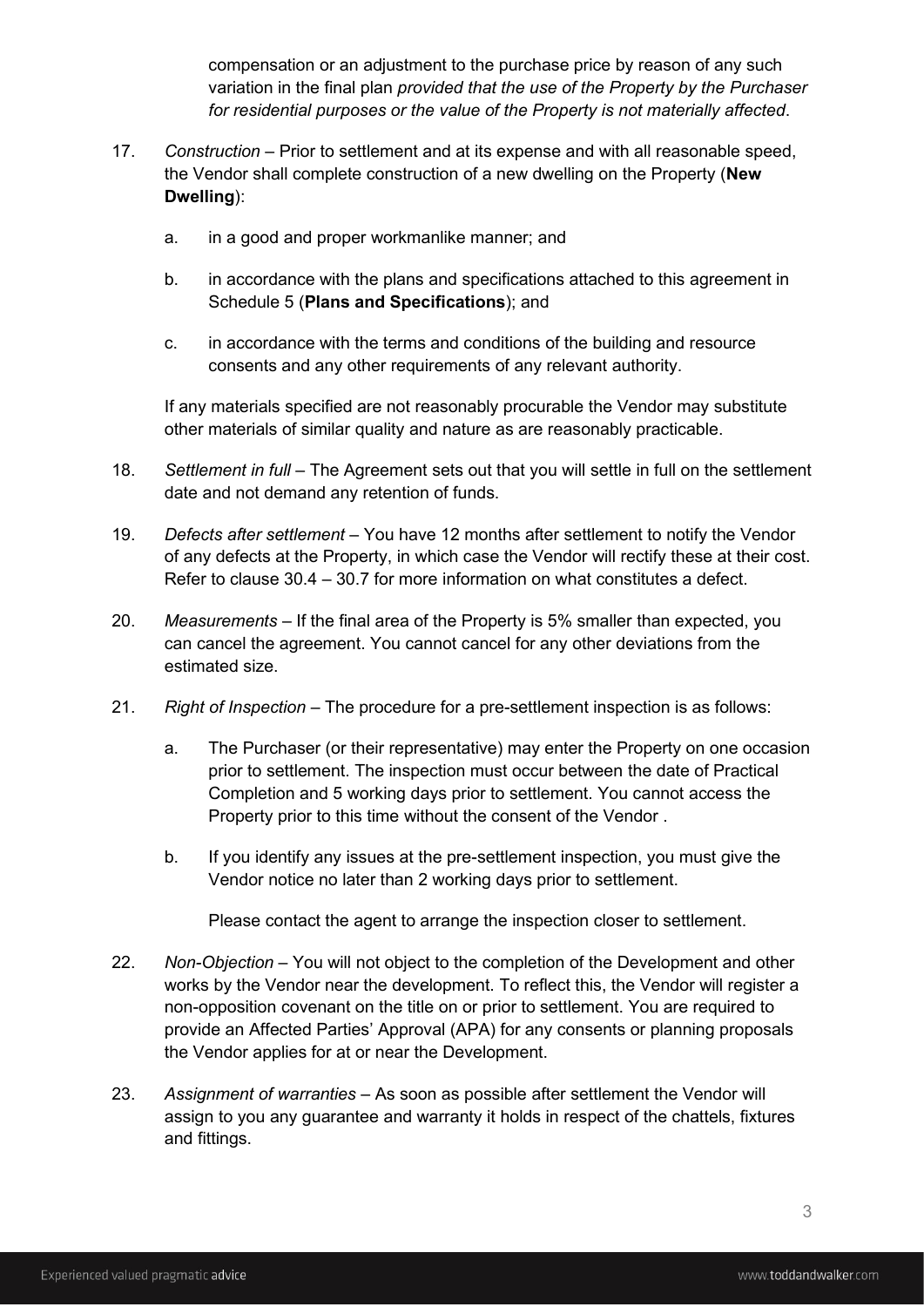- 24. *Purchaser variations* You may request at your cost for the Vendor to make certain variations to the design of the Property or specifications. The Vendor is not obliged to accept the requests for variations.
- 25. *No caveat*  You are not allowed to register a caveat on the title for the Property to protect your interest.
- 26. *On sale* You may on sell the Property prior to settlement with the permission of the Vendor. The new purchaser will need to enter into a deed of covenant drafted by the Vendor's solicitor, at your cost, stating they will meet all of your obligations under the Agreement.
- 27. Power of attorney In consideration of the Vendor entering into this Agreement, you irrevocably nominate, constitute and appoint the Vendor or any nominee of the Vendor to be your true and lawful attorney for the purposes of executing all documents and plans and perform all acts, matters and things as may be necessary (without limitation) to discharge any caveat registered against the underlying land.

## **COVENANT**

- 28. Included in the Agreement is a copy of a draft land covenant to be registered on the titles for each of the properties in the Development. A land covenant may restrict the owner's ability to do certain things on the land or may require the owner to do certain things.
- 29. The covenant places restrictions and obligations on the Property (**Residential Lot**), the carpark purchased along with the Property (**Car Park Lot**), and the area of land that will be used for a driveway/accessway for the Development (**Access Lot**).
- 30. The land covenant imposes the following restrictions on owners' use of the Residential Lot:
	- a. The occupation and use of the Residential Lot by you or any tenant or invitee must be in a considerate manner and so as to not cause a nuisance or inconvenience to any registered owner or tenant.
	- b. You cannot hang any clothing, bedding or other articles on the outside or from the windows and/or balconies of a Residential Lot.
	- c. You cannot hang internal curtains (visible from outside the Property) other than with neutral linings and ensure that only curtains are visible from the exterior of the building and that blinds, awnings and other coverings are inside the curtain and not visible from the exterior of the building.
	- d. You are allowed to use the property for short term visitor accommodation. The vendor intends to obtain the resource consents to authorise such.
	- e. You shall not use nor permit the use of the Residential Lot for any purpose which may be illegal or injurious to the reputation of the developer or any of the other owners.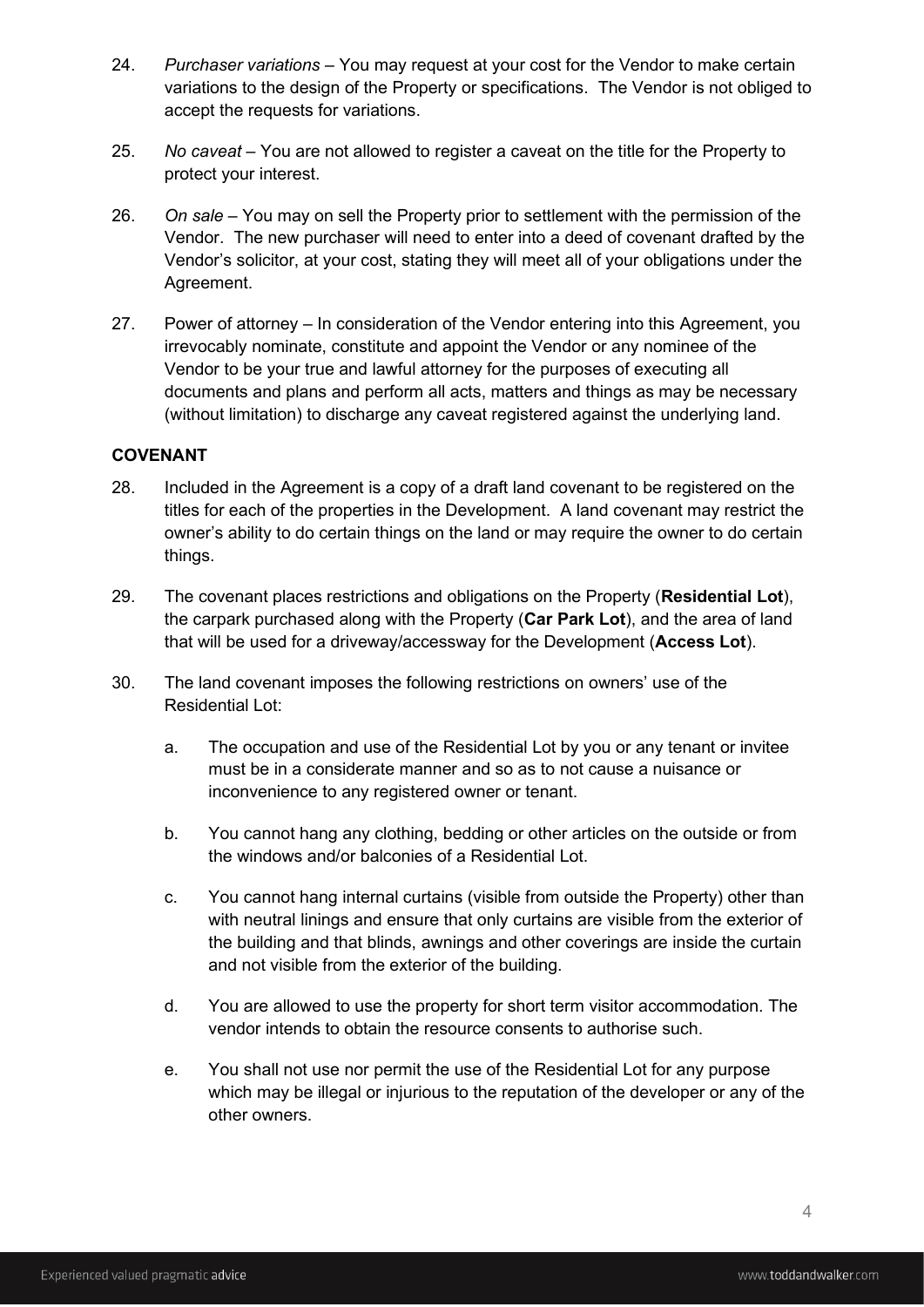- f. You shall not use or permit the use the Residential Lot for the purposes of operation of a brothel or the provision of commercial sexual services or the operation of the business of prostitution within the meaning of those terms as contained in the Prostitution Reform Act 2003.
- g. Notwithstanding any other provisions contained in this Covenant, you can only lease, licence or grant a right of occupation of the Residential Lot to a person or persons who will themselves physically occupy and reside in the Residential Lot.
- 31. Regarding the Car Park Lot, the covenant contains the following restrictions:
	- a. You shall not use or permit the Carpark Lot to be used for any purpose other than for vehicular parking.
	- b. You must ensure the Carpark Lot is kept tidy and free of litter.
	- c. You shall not use the Carpark Lot or permit it to be used for storage.
	- d. You must ensure that any vehicle parked in the Carpark Lot is parked within the boundaries of the Carpark Lot.
- 32. The Covenant provides the following restrictions on the use and upkeep of the Access Lot:
	- a. You acknowledges that it, along with all of the owners shall contribute equally to the costs associated with power, rubbish removal, gardening and maintenance in respect of the Access Lot.
	- b. The Access Lot cannot be used for parking.
	- c. You will not without the prior consent of the developer:
		- i. build or place any building, structure, fence, path, equipment or thing of a permanent nature anywhere on the Access Lot;
		- ii. plant any trees, shrubs or other vegetation on the Access Lot; or
		- iii. obstruct or interfere with the Access Lot or prevent it from being used by others.
	- d. You shall, in respect of the Access Lot:
		- i. keep the Access Lot in a clean, tidy and well-maintained state and ensure that any grass on the Property is regularly mown and maintained;
		- ii. keep any structures, lighting or other improvements placed or installed on the Access Lot in good working condition and repair, maintain and replace any such lighting, structures or other improvements as and when reasonably required; and
		- iii. keep and maintain the driveways, paths, grassed areas and gardens located in the Access Lot in a clean and tidy condition.